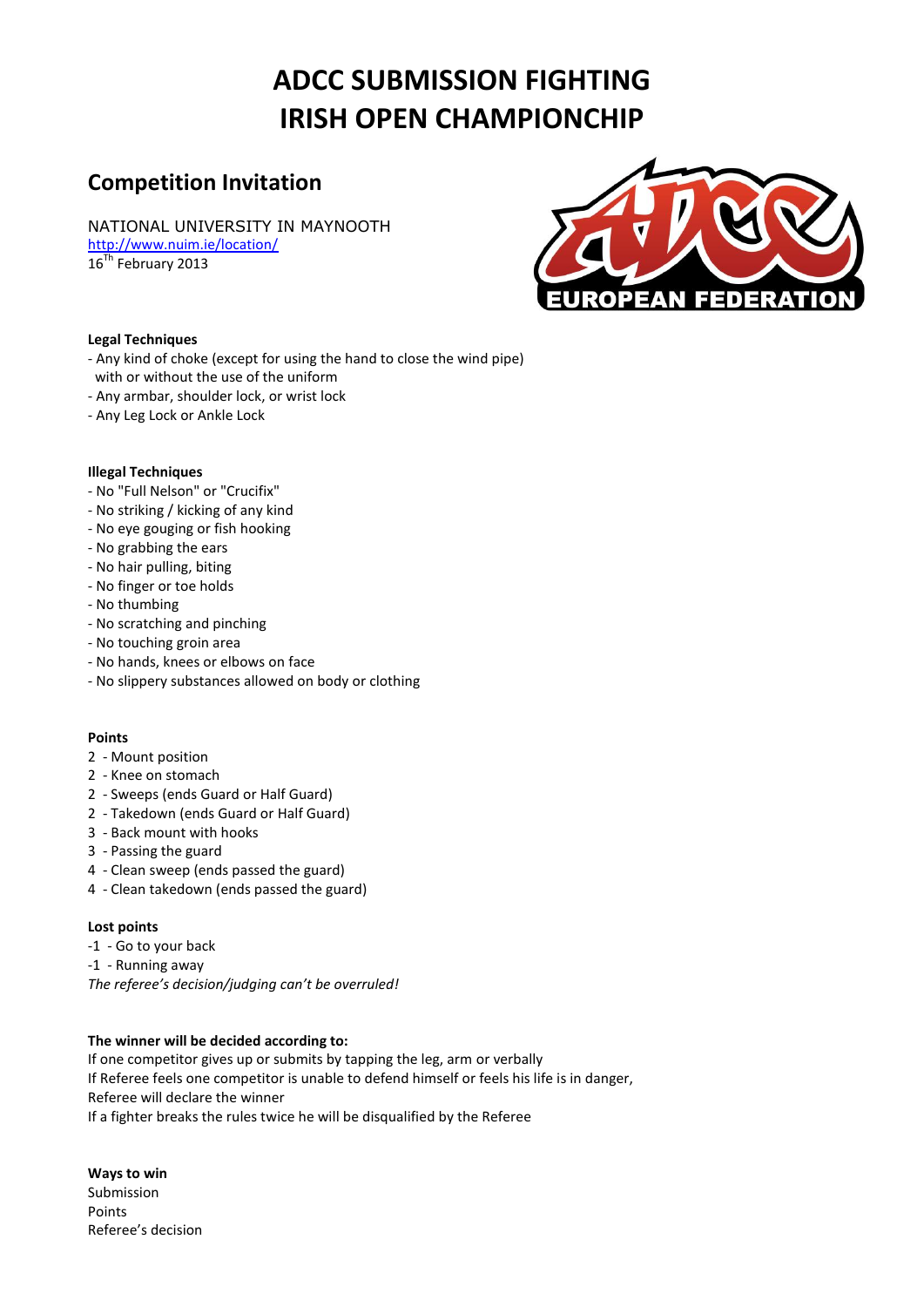#### **Fighting Time**

6 minutes in ordinary fights (first 3 min without points) 8 minutes in the finales (first 4 min without points) *One Extra round's are added if fights are even*

#### **Weight classes;**

Professional: Men: -65.9kg, -76.9kg, -87.9kg, -98.9kg and +99kg Female: -60kg and +60kg

Masters: 65.9kg, -76.9kg, -87.9kg, -98.9kg, +99kg and Open class. Beginners: -60kg, -65kg, -70kg, -76kg, -83kg, -91kg and +100kg Female beginners: -50kg, -60kg, -70kg and +70kg <http://adcombat.com/adcc-rules-and-regulations>

#### **Equipment**

Fighter may use tights, shorts, T-shirt, rash gurd or Kimono

#### **Matt**

9 x 9 meters, (8x8m, 1m safety area) *Mat escape, same position as the fighter were in when they crossed the mat line or referee say "stop"*

#### **REFEREES**

All interested contact: Adcc2013@gmail.com

#### **Prizes**

Every weight classes' three best fighters get medals Also gear equipment rasguards

The team that gets most of the points gets the "Best Team Cup" Points:  $1<sup>st</sup>$  place 5 points;  $2<sup>nd</sup>$  place 3 points;  $3<sup>rd</sup>$  place 1 point

#### **Competition payment**

Competition fee is 50€ Payment has to be paid before the last registration date to bank account. Message in the payment has to contain fighters name, team and category.

**Weight in** Weight in is just before the first fight

**Public**  The doors open half hour before competition Entrance 10€

#### **Registration**

The deadline of registration is February 13th 2013 Registration and event information*:* adcc2013@gmail.com



### **Organized by: ADCC IRELAND**